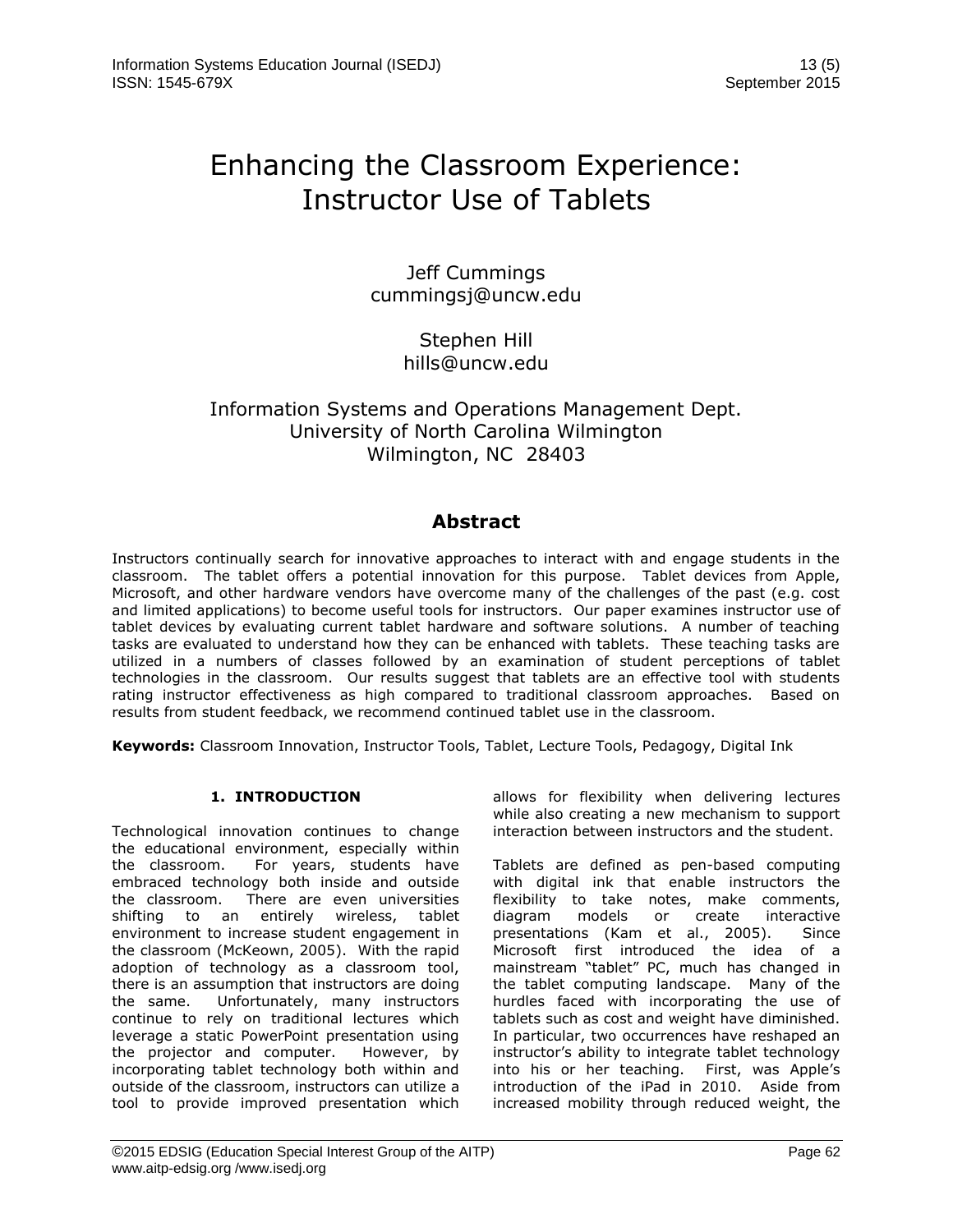iPad was a significant change in the tablet market with widespread availability and mass adoption. Second, has been the decrease in the pricing of tablet computing devices as a whole, but particularly devices running Microsoft Windows operating system. Tablets can now be purchased well under \$1000 with a robust operating system which allows users to load and operate a variety of applications not previously available for tablets.

In this article, we examine the impact of this innovation both inside and outside the classroom. We first evaluate the current hardware/software available including the pros/cons of various platforms. We then examine instructional tasks accomplished with tablet use. Finally, we evaluate some of these tasks by incorporating them into the classroom in classes across disciplines (both operations and information systems) and then survey students to understand tablet effectiveness.

#### **2. TEACHING WITH TABLETS**

Incorporating innovation into the classroom is not a new topic. Instructors continually try to take advantage of the latest technological innovations to forge new opportunities to engage students in the classroom. There continues to be an interest in leveraging the technology mediated classroom and evaluating the impact technology may have on learning (Alavi, Yoo, & Vogel, 1997). Previous research on tablets has focused on the use of tablets in the classroom with much of this research examining systems specifically designed and developed for a single purpose, lecturing in the classroom. These include systems such as ZenPad or Golub designed for some of the original tablets available in the market (Buckalew & Porter, 1994; Golub, 2004). Another example is Anderson et al. (2004) who designed a system that expanded the traditional PowerPoint to include a whitespace for notes. However, most of this research has focused on the early introduction of tablets in which the applications for instructional use was still limited. There has been little research examining the capabilities of newer tablets (e.g. iPad and Surface) and applications specifically designed for tablets.

#### **Tablet Technology**

Tablets have changed dramatically over the years. The first tablets introduced were considered Tablet PCs in the form of modified laptops providing the unique feature of the ability to input directly on the screen through the use of a stylus or touch. Many mark Microsoft's Tablet PC introduced in 2002 as the one of the first mass produced tablets available to consumers. The challenge faced during the early introduction of tablets was the cost of the device, weight and lack of applications developed specifically for tablets (Shaw, 2005). Much of the research on incorporating tablets into instructional has been limited to this early form of tablets. Since then, the tablet has evolved exponentially with the introduction of affordable tablets such as the Apple iPad and Microsoft Surface that provide increased mobility and applications designed primarily for tablet use.

With the explosion of tablets available, many instructors face the difficulty in understanding what may be needed for instructional use. Tablets available today share many common components such as built-in cameras and are Wi-Fi enabled (including some with built-in cellular capabilities). However, each has various utility when it comes to the classroom environment. The table below provides a brief overview of some of the current, popular tablets available. Each tablet was chosen to highlight some of the primary differences among tablets across the major platforms.

| <b>Tablet</b><br><b>Type</b> | <b>Digitizer</b> | ΟS      | <b>Apps</b><br><b>Available</b> |
|------------------------------|------------------|---------|---------------------------------|
| iPad<br>$(7.9" - 9.7")$      | Passive          | iOS     | iTunes<br>App Store             |
| Surface<br>(12")             | Active           | Windows | MS Store<br>$+ PC$<br>Software  |
| Nexus<br>$(7'' - 10'')$      | Passive          | Android | Google<br>Play                  |

#### **Table 1. Comparison of Tablets**

#### **Hardware**

The screen size of the tablet can be limiting depending on how it will be utilized. Smaller screen sized tablets provide increased portability but one of the primary complaints is writing. Tablets allow users to write or "ink" documents using a stylus. The larger screens provide a larger area to utilize digital ink. The use of digital ink can also be limited depending on the type of digitizer in the tablet.

For classroom use, the type of digitizer built into the tablet (i.e. touch capability) can be significant. Tablets using the traditional, passive capacitive touch stylus (e.g. iPad) reacts to touch on the screen and not pressure. These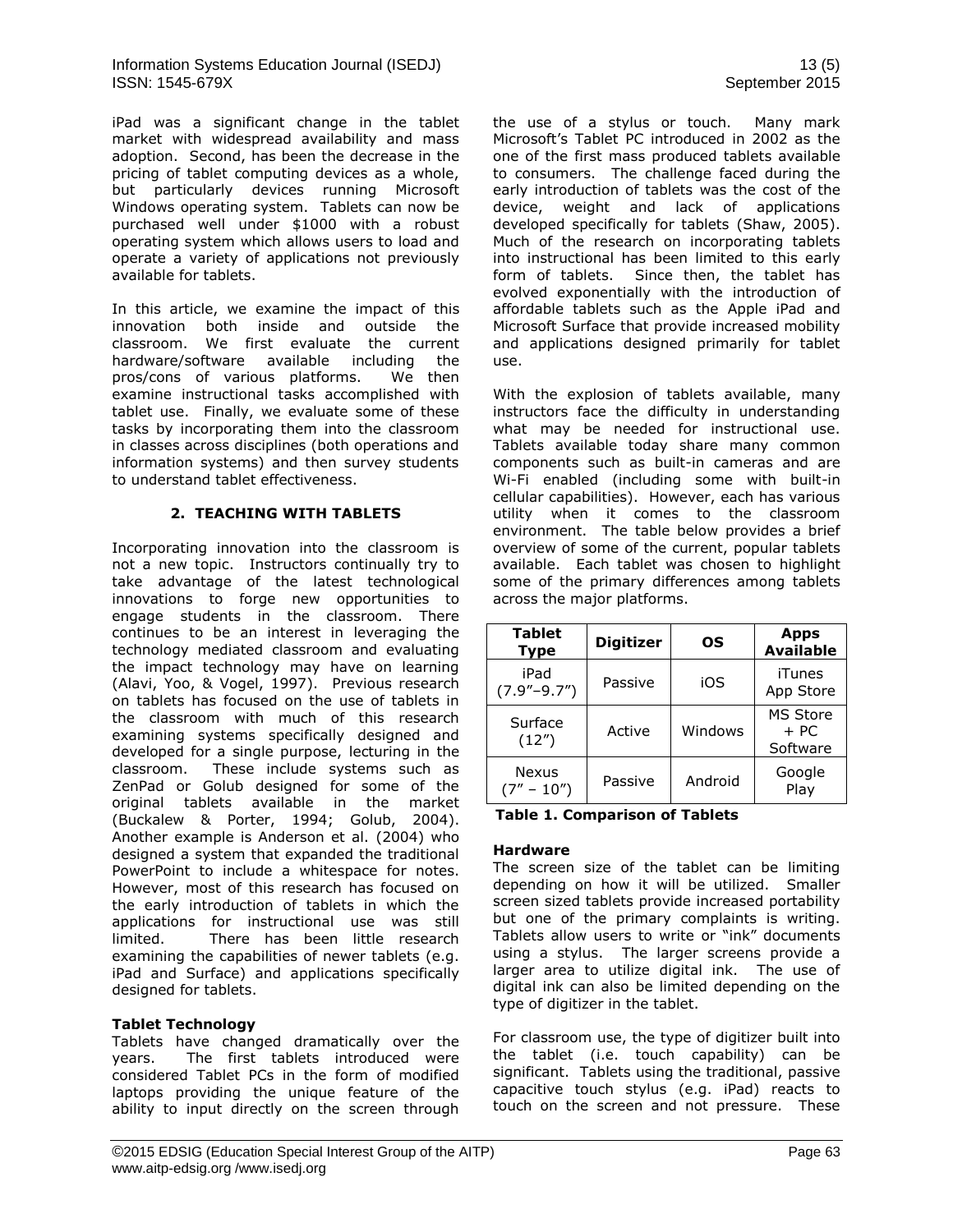are considered passive because it has limited capabilities built into the stylus (see figure below). Common complaints of using these devices include the lack of palm rejection (the screen cannot tell the difference from a stylus and palm), no pressure sensitivity, and no additional functions built into the stylus (e.g. eraser).

Alternatively, tablets such as the Microsoft Surface use a Wacom digitizer (or active digitizer) in the touch screen. These tablets use an active stylus which gives users additional features (e.g. right click screen and erase marks) which may be useful when writing extensively on the tablet (e.g. lecture notes). These are preferred because active digitizers are pressure sensitive and have built in palm rejection when the stylus is being used (Hoffman, 2013). Figure 1 shows both the active stylus (top) and passive stylus (bottom). The key differences are the button in the middle of the active stylus (for right clicking) and the "eraser" on top. The passive stylus has neither of these capabilities.



**Figure 1. Comparison of Styluses: Active (top) vs. Passive (bottom)**

Finally, one last consideration in tablet choice is the manufacturer and operating system. Knowledge of the applications or programs being used in the classroom is needed to ensure the tablet is capable of running the needed software. For example, the Microsoft Surface and other tablets running Windows operating system allows users to load tablet specific applications as well as many of the programs that would normally run on a desktop/laptop. Thus, if a program like Visual Studio will be used in class, the instructor may want to choose a Windows compatible tablet to utilize these programs without switching to another device.

Conversely, the Apple iPad is limited to applications found in the iTunes App Store or apps specifically designed for the iPad. This is similar to other tablets that use the Android operating system. Other hardware considerations include the actual configuration of the device. Devices like the surface come with USB ports on the tablet. This allows users to easily plug in external devices without using Bluetooth and can be used to expand the limited storage that is often a problem with tablets (i.e. external hard drives). Alternatively, with tablets like the iPad, you are limited to the internal storage on the device and manufacturer specific peripherals.

#### **Applications/Software**

Across all tablet platforms, there are a variety of applications available for the classroom. For Windows tablets, Microsoft Office products are now being designed for the tablet with most having the capability to "ink" on the document. For example, the instructor could use a skeleton PowerPoint presentation to write notes on and switch to Visio to draw a network diagram related to the material being covered. Excel also allows you to ink spreadsheets to help explain or point out important parts of a problem, for example. Other software applications such as OneNote (free form digital note taking and note organization software), Bluebeam Revu (fullfeatured PDF annotator), Jing (lightweight recorder for short screencasts and screenshot capture), and Camtasia (full-featured recorder for longer, more customized screencasts) have proven to be particularly useful in tablet environment.

Alternatively, the iPad and Android tablets have access to app stores for applications designed specifically for the device. The iTunes App Store (iPad devices) and the Google Play store (most Android tablets) are the primary stores for these platforms. Various applications exist that allow inking in an iOS or Android environment. For example, the Notability app for the iPad (an iPhone version is also available) is a popular and well-designed application that allows for annotation of PDFs and other digital files. The app can also be used for freeform note taking. LectureNotes is a similar application for Android devices.

#### **3. INSTRUCTIONAL TASKS**

While tablets can be used for a variety of instructional tasks, it may not be efficient or effective to try and implement the technology into every aspect of the classroom. For tablets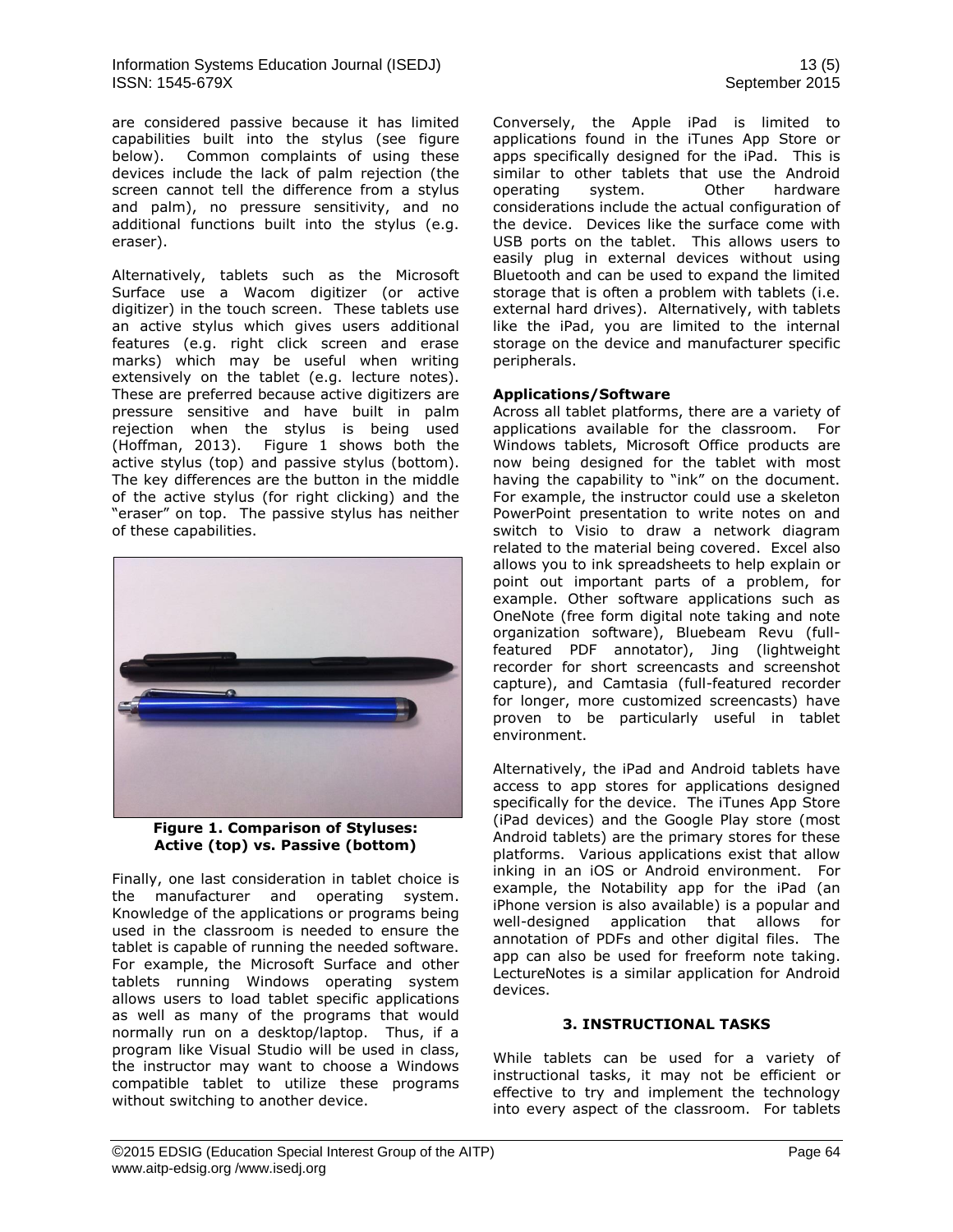to have a positive impact on the both the students and the overall performance of the instructor, the capabilities of the technology must match the tasks being performed (Bilén et al., 2009). Following the task-technology fit framework (Goodhue & Thompson, 1995), we examine classroom task characteristics and tablet characteristics to understand their effectiveness in increasing instructor performance and utilization. We draw comparisons from teaching tasks done with traditional tools (e.g. PC or Whiteboard) and the tablet. Table 2 below includes the tasks discussed in the subsequent section as well as a comparison between the benchmark tool and tablet.

| <b>Activity</b>                                        | <b>Benchmark</b><br>Tool | <b>Tablet</b>      |  |
|--------------------------------------------------------|--------------------------|--------------------|--|
| Lecture<br>(PowerPoint)                                | РC                       | Better             |  |
| Lecture<br>(Free form)                                 | Whiteboard               | Better             |  |
| Teaching<br>Spreadsheets                               | РC                       | Slightly<br>Better |  |
| Grading                                                | Hard Copy                | Better             |  |
| Annotation of<br><b>PDFs</b>                           | РC                       | Better             |  |
| Note taking<br>(in meetings,<br>brainstorming<br>etc.) | Pen/Paper                | Better             |  |

**Table 2. Activity Comparison**

In the following subsections, we break down a number of tasks and discuss how leveraging the tablet can improve many of the traditional approaches to interacting with students. Following this discussion, an example of a basic instructor workflow is provided to understand how these tasks are accomplished during a normal class day. Finally, to understand the effectiveness of tablets from the student's perspective, a survey was conducted across multiple courses that focused on lecturing, computer skills (e.g. Spreadsheets) and discussions (e.g. network designs). The results and implications of the survey are then examined.

# **Lecturing**

There are two general approaches commonly used during lecture: guided, slide-based (e.g. PowerPoint) and free form, "whiteboard" instructor notes. While some argue their usefulness, classroom slides can provide advantages such as the ability to structure material in advance, the capability of providing higher quality illustrations or examples, and the ability to share/reuse material (Bligh, 2000). One of the disadvantages faced with this approach is the lack of interaction and ultimately, student engagement.

Slide-based lectures can benefit from tablet use as the instructor is no longer limited to animations or "reading" bullets on a slide. An approach we found to increase interaction is the use of skeleton slides as a lecture template. By leaving "holes" in the notes, instructors encourage student note taking while raising discussion of topics to fill in the information. This also puts the responsibility of summarizing a topic on the students. Figure 2 below is an example of a lecture on networking in which students provide the pros/cons on a slide template.

| <b>Infrastructure Cost</b> |                                      |
|----------------------------|--------------------------------------|
|                            | · COST OF SERVERS, CLIENTS, CIRCUITS |
|                            | . MAINFRAMES (REEDED?, expensive)    |
| Development Cost           |                                      |
|                            | SOFTWARE PEVELOPMENT                 |
|                            | - OFF THE SHELF OR COPE              |
| Scalability                |                                      |
|                            | . A BILITY TO INCREASE SERVICE       |
| $-NEED$ ?                  |                                      |

**Figure 2. Digital "ink" on traditional slides**

Aside from writing notes on slides, digital ink can be used for attention marks to draw student's focus to specific content. Attention marks can have a variety of purposes including grouping,<br>navigation, progress indications and navigation, progress indications and identification of key points (Anderson, Hoyer, Wolfman, & Anderson, 2004). During our lectures, the use of attention marks helped to clarify importance (e.g. key terms) as well as help in understanding formulas by drawing attention to specific parts of that formula. Overall, the benefits of approaching a traditional slide-based lecture using the tablet include (1) digital ink (or annotations) directly on the slide and (2) the ability to save these annotations to send to students.

Alternatively, instructors can use an application such as Word, Windows Journal, OneNote, or other tools to leverage the tablet as a "digital" whiteboard. This is useful for instructors preferring a more discussion based class. Using a digital whiteboard allows the instructor to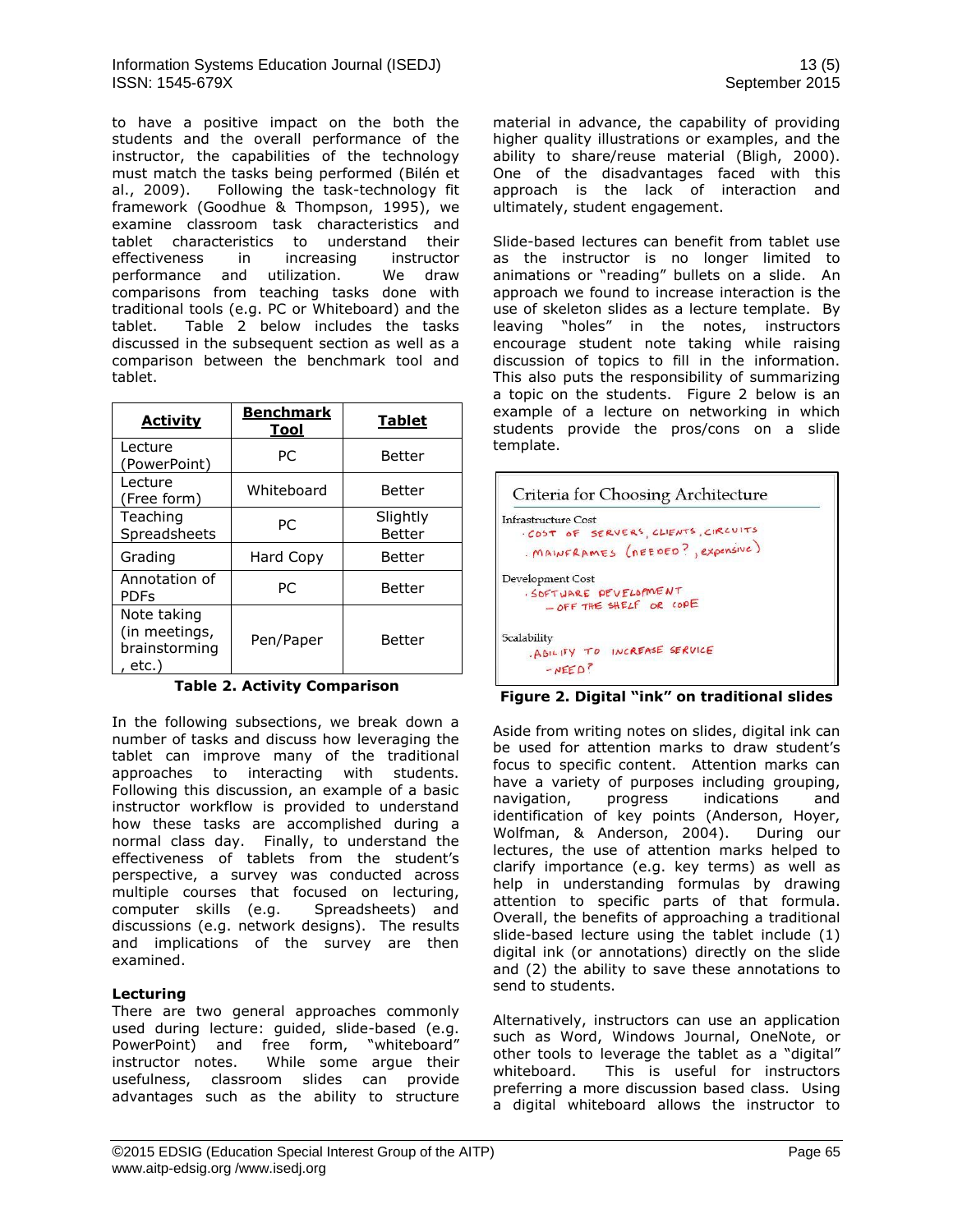capture what was discussed in class and pull up the lecture notes to confirm a specific topic was discussed or send classroom notes out to their students after the lecture. Figure 3 below shows an example of lecture notes from a digital whiteboard lecture session in OneNote.



**Figure 3. Digital whiteboard example**

A potential challenge for lecturing can occur depending on the type of tablet being used. As previously discussed, tablets using active digitizers (e.g. Surface) are often preferred for lecturing to those using a passive digitizer (e.g. iPad). We have used both tablets in the classroom and have found the use of a passive stylus to be challenging because (1) the tablet will often pick up palm movements creating extraneous marks on the notes and (2) the writing can be cumbersome and unnatural. For lecturing extensively, a tablet using an active digitizer was preferred as it had built-in palm rejection with writing similar to that of a pen and pad.

#### **Spreadsheets**

Figure 4 is an example of annotation of a spreadsheet during a lecture. While building this model of a basic inventory management problem for use with Excel's Solver Add-in ink annotations were added to the spreadsheet. The ink annotations were saved in the spreadsheet and the spreadsheet could then, if desired, be distributed to the students.

In a non-tablet environment, an instructor wishing to annotate a spreadsheet would have to rely on Excel's Comment feature (in the Review tab of the Excel's ribbon), use a combination of text boxes and shapes, or manually type comments into cells adjacent to the cells being discussed. Each of these options is potentially distracting within the instructor's workflow. Note that Excel and the other Office applications automatically enable inking when an active stylus is near the screen. This allows for a seamless transition into inking.



**Figure 4. Digital "ink" on an Excel spreadsheet**

# **Grading**

Course management systems such as Blackboard, Camtasia, Moodle etc. have become widespread in higher education. These systems allow instructors as well as learners to post content, participate in discussions, post/view grades and engage in learning activities online (Heo, 2009). The disadvantage of these online systems is the difficulty in providing feedback on graded material. While most gradebooks allow instructors to post general comments for grades, students no longer receive detailed feedback to help improve their work moving forward.

One technique utilizing the tablet is using digital ink in grading projects. This turned out to be quite similar to grading in the traditional approach of printing out assignments and using an ink pen. The instructor now has a detailed copy of the graded material that can be "virtually" passed back to the students to help improve future deliverables. This also creates an archived copy for the instructor in the event of a grade dispute.

# **Note taking and PDF Annotation**

In addition to classroom and grading activities, a tablet device can prove useful in other instructional areas. For example, during class preparation, digital versions of articles or case studies can be annotated. The annotations are then available to the instructor electronically or on printed version of the documents. Figure 5 shows the digital annotation of an article in BlueBeam Revu prior to class discussion.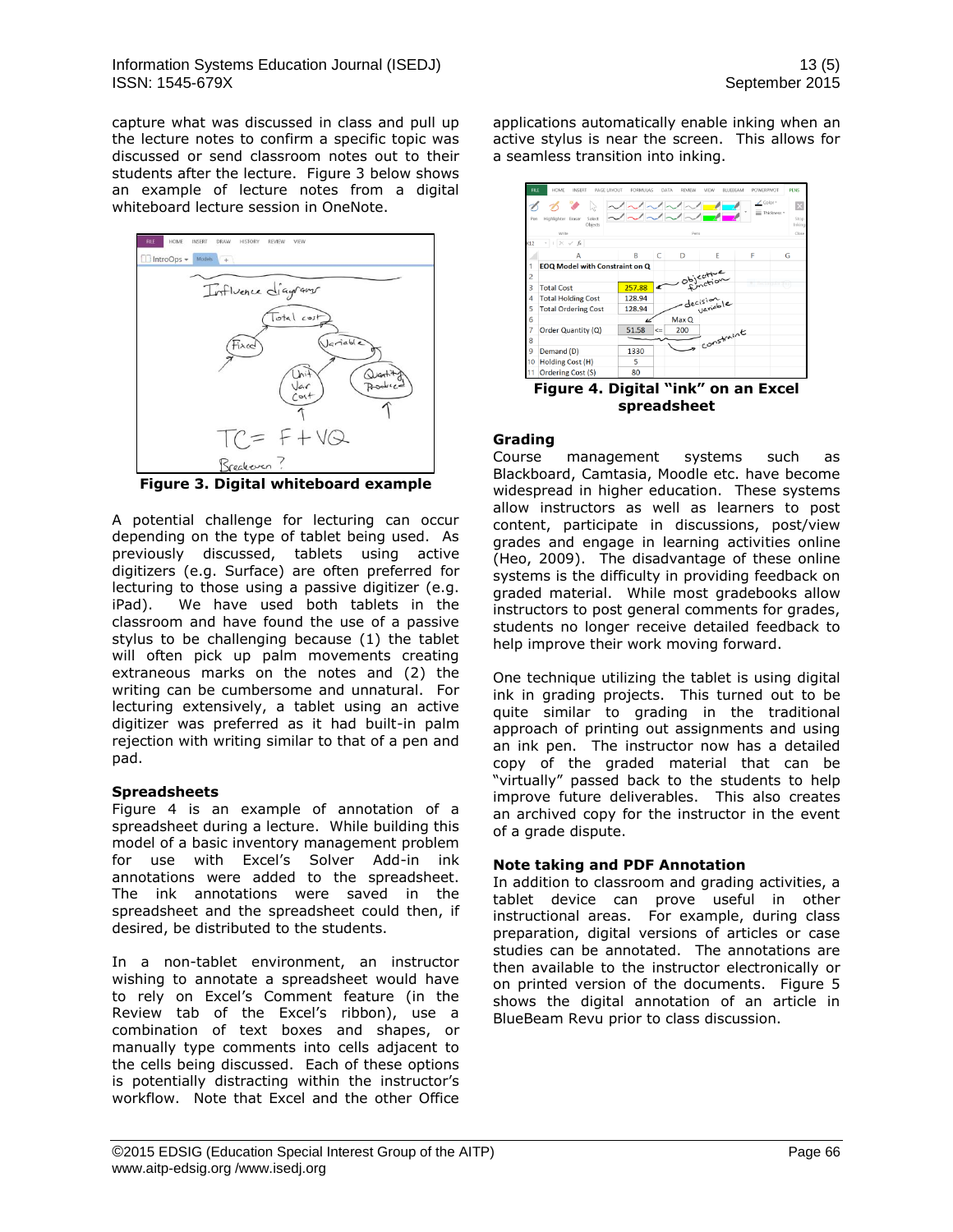

**Figure 5. Article annotation during class preparation**

#### **Flipping the Classroom**

A recent approach gaining popularity is the idea of "flipping the classroom." Flipping involves the reversal of a traditional college lecture by which students gather most of the information outside of class through readings, recorded lectures, podcasting, etc. The idea is to have students actively engaged in the material during class instead of the passive reception from traditional lectures (Berrett, 2012). The use of a tablet can have implications both in and out of the classroom.

Outside of the classroom, lectures can be created in conjunction with additional screen and voice capture software to create a more interactive video lecture. A challenge with flipping the classroom is transforming materials typically taught in class to an interactive form for students to view outside the classroom. Using available software such as Jing in conjunction with the tablet, an instructor can record a portion of their typical lecture or material through screen capture including audio. This enables the instructor to use digital ink to describe the topic going beyond simply providing a deck of PowerPoint slides. With this approach, students get more interactive mini-lectures outside of class reserving in-class time for exercises and application of the material.

In the classroom, the focus can be on capturing the discussion or activities occurring during the day. Whether this be through a digital whiteboard or recording of the discussion, students can reference the instructor's notes from that day. Another approach is capturing the students work on the tablet to display to the class. Many of the new projectors have built in wireless adapters allowing instructors to move freely throughout the classroom which enables students to use the tablet to solve problems or diagram models.

#### **4. INSTRUCTOR'S BASIC WORKFLOW**

In this section, we describe a basic workflow of how a tablet can be utilized in class. The workflow includes preparing for a lecture, giving a lecture, and providing lecture notes to the students after class. For a class with content primarily delivered via PowerPoint slides, we prepare two versions of each slide deck. The slide deck can be prepared in a tablet environment or on a traditional desktop or laptop computer. The instructor's version of the slide deck includes all of the content. The student's version is an outline of the PowerPoint slides and is distributed to the students prior to the class.

The outline is a version of the instructor's version of the lecture slides with a significant amount of material removed and with the expectation that students will write (or type in) the missing content as the lecture is given. This outline is distributed electronically (posted to a course website or to Blackboard) and is posted in both PDF (converted from PowerPoint via PrimoPDF or other similar PDF conversion tools) and PowerPoint format. Students are expected to download and/or print the outline prior to class.

In class, the tablet is used to either present the slide deck in PowerPoint or as PDF in a PDF annotator application (e.g., Bluebeam Revu). The tablet is connected via a VGA cable to the in-class projector which projects the image from the tablet's screen onto a screen at the front of the classroom. As the lecture proceeds, the slide deck is annotated by the instructor. The annotations can be seen in real-time via the projector. Spreadsheets (or other documents) can also be annotated during the lecture and a virtual whiteboard can be used for free-form lecturing (in the absence of or as a complement to slide decks).

After the lecture is completed, the annotated slide decks are provided to the students (either immediately or after a pre-determined period of time). Dropbox, a file storage application (available for PC, Mac/iPad/iPhone, and Android devices) is used to seamlessly synchronize files between the various devices used during this workflow.

#### **5. STUDENT IMPRESSION OF TABLET USE**

To examine the capabilities afforded in the classroom, a tablet was used as the primary instructional tool by two instructors during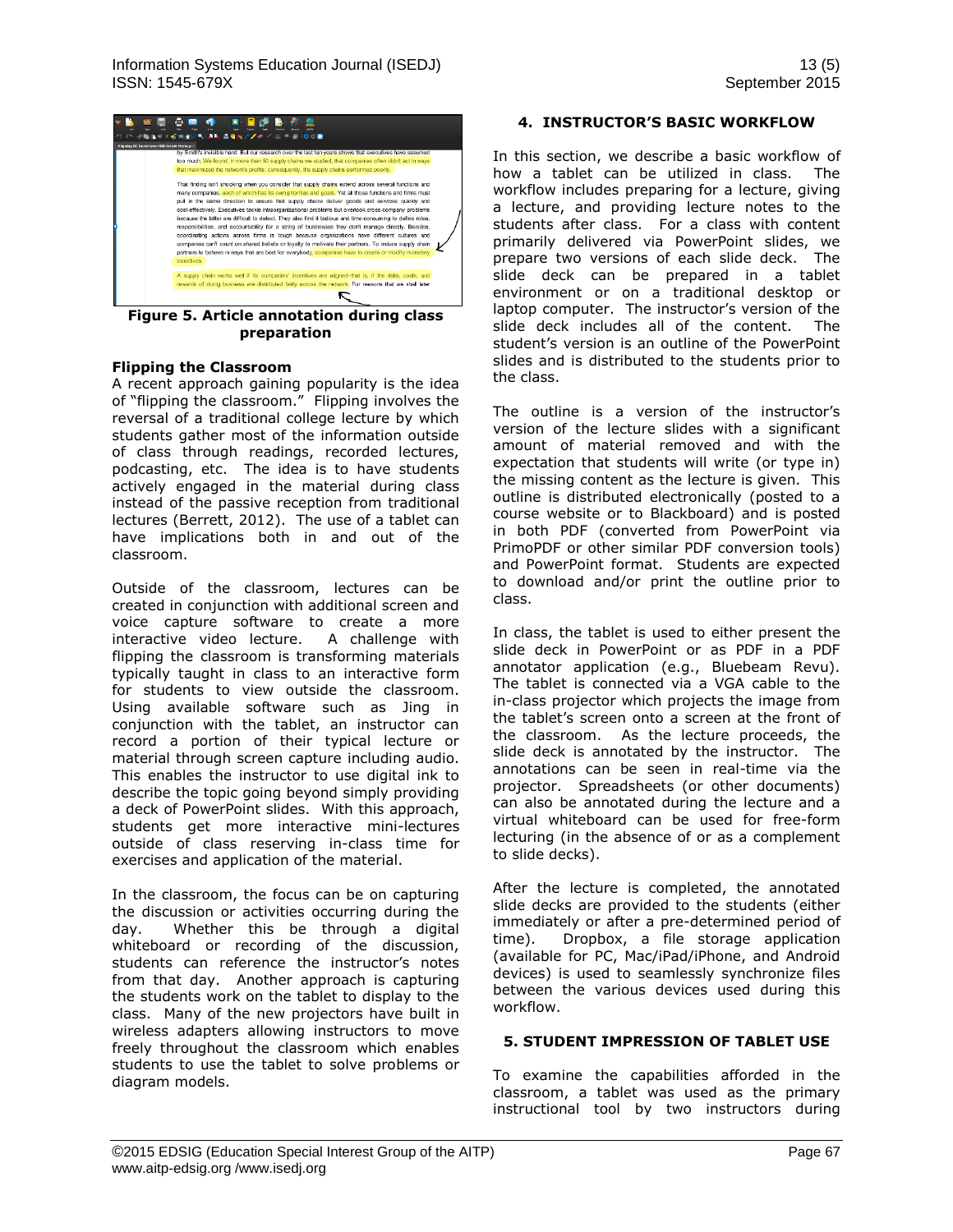almost every class sessions. Multiple classes were included in the study across both information systems and operations management. Class topics were focused on business telecommunications, data analytics, supply chain management, and operations management. All classes were held in-person and incorporated both a lecture portion as well as a hands-on activity requiring use of information technology. The tablet used during the study in all classes included the Microsoft Surface Pro.

| Gender                | $\%$ |  |
|-----------------------|------|--|
| Male                  | 60   |  |
| Female                | 40   |  |
| <b>Classification</b> |      |  |
| Freshman              | 3    |  |
| Sophomore             | 27   |  |
| Junior                | 89   |  |
| Senior                | 110  |  |
| <b>Age Range</b>      |      |  |
| $18 - 20$             | 45   |  |
| $21 - 23$             | 142  |  |
| $24 - 26$             | 25   |  |
| $27+$                 | 16   |  |
|                       |      |  |

**Table 2. Demographics**

A survey was given at the end of the semester asking students to rate the instructor's use of the tablet. Questions focused on tablet use for presenting lectures, using a digital whiteboard and working through hands-on activities (e.g. Excel spreadsheets). While the tablet was used for some of the grading in the courses, the survey was focused on the classroom interaction and did include questions concerning grading. A total of 229 students responded to the survey. Table 2 includes the general demographics of respondents.

The survey was provided online with the first section focused on three different portions of the class which were all measured using a 5-point Likert-type scale from "Strongly Disagree (1)" to "Strongly Agree (5)". The questions were modified to reflect the current study's environment from Bilen, et al. (2009) and Stickel & Hum (2008). First, a set of questions were asked to get students experience with tablet led lectures. The lectures for the course were slide-based with students being asked to compare the use of the tablet to a traditional classroom experience. The second set of questions focused on in-class, activity based assignments utilizing the digital whiteboard. During class, these assignments included either examples/formulas as well as diagramming

examples (e.g. designing a LAN). Finally, questions surrounding the use of the tablet to work through Spreadsheet exercises were also included (Note: these exercises were only in Business Analytics courses so responses were limited to 55 students). Table 3 below provides the means across the different types of courses.

| <b>Question</b>                                                                                                                           | Mean | Std.<br>Dev. |  |
|-------------------------------------------------------------------------------------------------------------------------------------------|------|--------------|--|
| <b>Lecture Slides</b>                                                                                                                     |      |              |  |
| L1: Compared to traditional<br>lectures from slides, the use<br>of the tablet made it easier to<br>understand topics during<br>lecture.   | 4.36 | 0.71         |  |
| <b>L2</b> : The tablet was an<br>effective tool for presenting<br>the lecture material.                                                   | 4.45 | 0.69         |  |
| <b>Whiteboard Examples</b>                                                                                                                |      |              |  |
| <b>W1</b> : Compared to using the<br>classroom's whiteboard, I was<br>able to follow the instructor<br>better.                            | 4.34 | 0.85         |  |
| W2: Compared to using the<br>classroom's whiteboard, the<br>tablet was a more effective<br>tool for working through<br>problems in class. | 4.32 | 0.84         |  |
| <b>Spreadsheet Exercises</b>                                                                                                              |      |              |  |
| S1: I found the tablet to be a<br>useful tool in learning<br>spreadsheet material.                                                        | 4.27 | 0.83         |  |
| <b>S2</b> : The tablet was an<br>effective tool for presenting<br>the spreadsheet material.                                               | 4.35 | 0.70         |  |

**Table 3. Classroom Experience**

We did find some variance across the courses. The IS course (i.e. Business Telecommunications) found the tablet to be slightly more useful for Whiteboard Examples (W1 = 4.52 & W2 = 4.44) compared to the Operations classes surveyed (W1 =  $4.31$  & W2 = 4.29). This suggests digital whiteboards may be more effective for diagrammatic purposes compared to general examples. However, across all classes, students appeared to embrace the use of the tablet and found them to beneficial to their classroom experience. Finally, students were asked to give the overall impressions of the instructor. One question consisted of assessing the instructor's effectiveness during the course using the same scale previously described. The last questions asked students if they recommend continued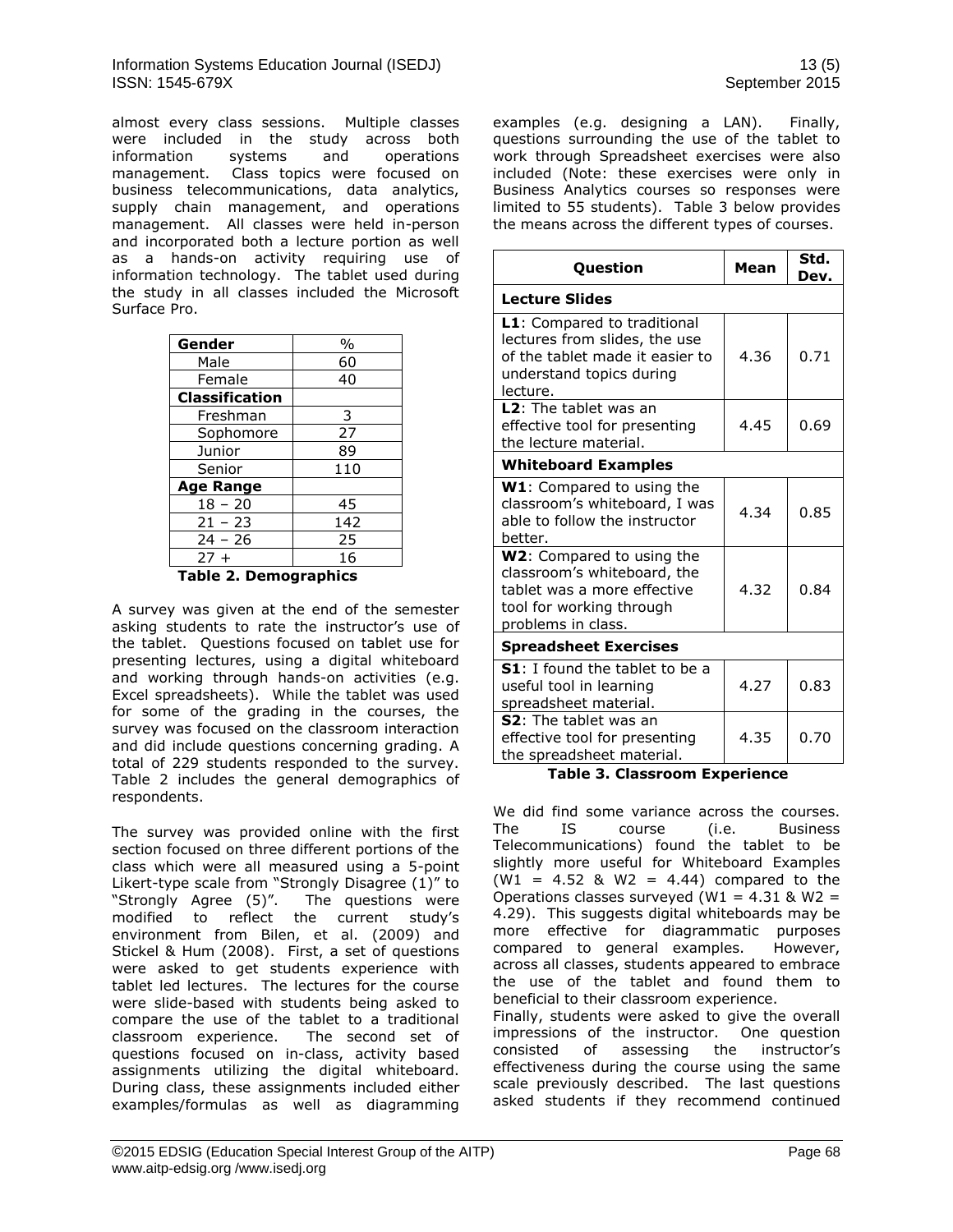use of the tablet and was measured on a 5-point Likert style scale from Highly Recommend (5) to Highly Discourage (1). Table 4 below includes the questions, means and standard deviations.

| <b>Ouestion</b>                                                                                                                                                                 | Mean | Std.<br>Dev. |
|---------------------------------------------------------------------------------------------------------------------------------------------------------------------------------|------|--------------|
| <b>Effectiveness</b>                                                                                                                                                            |      |              |
| <b>E1:</b> Did the use of tablet technology<br>improve the overall teaching<br>effectiveness of the instructor?                                                                 | 4.25 | 0.72         |
| <b>Continued Use</b>                                                                                                                                                            |      |              |
| <b>CU1:</b> Would you recommend or<br>discourage that instructors use tablet<br>devices to display lecture notes, work<br>example problems, and demonstrate<br>use of software? | 4.34 | 0.75         |

#### **Table 4. Impressions of Instructor**

Again, we found slight variations between the operations and information systems courses. For the information systems course, student responded higher for both effectiveness ( $E1 =$ 4.51) and continued use (CU =  $4.56$ ) compared to the operations courses ( $E1 = 4.23$  and  $CU =$ 4.31). Regardless of these differences, across all courses, students appeared to feel the tablet did increase the instructor's effectiveness and suggested continued use in future classes.

# **6. CONCLUSION**

Tablets provide an innovative way to incorporate new technologies in the classroom. Our results suggest the tablet is an effective tool to use for both presenting lectures and working through sample problems/exercises. Additionally, students suggested continuing to incorporate the tablet in the classroom as it increases the overall effectiveness of the instructor.

The study was limited to only a few courses that primarily focused on networking and operations. Future studies are needed to examine the effectiveness of the tablet in other IS courses but the initial results suggest these courses could be improved. Instructors must also consider other potential issues that may arise from tablet use. One potential issue is technology disruption. If the entire class is structured around the tablet, instructors should be prepared if the tablet fails. Additionally, previous research has raised concerns such as an instructor learning curve. Milanovic (2006) raised some issues around writing with an electronic pen. The use of a tablet with an active digitizer may alleviate these concerns as

this type of stylus is very similar to writing with a normal ink pen.

To keep students engaged in learning, instructors continually look for new, innovative approaches. Tablets provide a relatively easy, cost effective solution to increase interaction during lectures while engaging students. In this paper, we have provided a few approaches to instructional use of tablets. With the evolving nature of the tablet and app market, there continues to be new and effective ways to incorporate the tablet for instructional use. This paper is meant to provide some general guidelines for instructors wanting to implement the tablet in their courses.

# **7. REFERENCES**

- Alavi, M., Yoo, Y., & Vogel, D. R. (1997). Using information technology to add value to management education. *Academy of management Journal, 40*(6), 1310-1333.
- Anderson, R., Anderson, R., Simon, B., Wolfman, S. A., VanDeGrift, T., & Yasuhara, K. (2004). *Experiences with a tablet PC based lecture presentation system in computer science courses.* Paper presented at the ACM SIGCSE Bulletin.
- Anderson, R., Hoyer, C., Wolfman, S., & Anderson, R. (2004). *A study of digital ink in lecture presentation.* Paper presented at the Proceedings of the SIGCHI conference on Human factors in computing systems.
- Berrett, D. (2012). How 'Flipping'the classroom can improve the traditional lecture. *The Chronicle of Higher Education, 19*.
- Bilén, S. G., Lee, D., Messner, J. I., Nguyen, H. T., Simpson, T. W., Techatassanasoontorn, A. A., & Devon, R. F. (2009). *Tablet PC Use and Impact on Learning in Technology and Engineering Classrooms: A Preliminary Study.* Paper presented at the Workshop on the Impact of Pen-Based Technology on Education.
- Buckalew, C., & Porter, A. (1994). *The Lecturer's Assistant.* Paper presented at the 25th SGCSE.
- Golub, E. (2004). *Handwritten Slides on a TabletPC in a Discrete Mathematics Course.* Paper presented at the 35th SIGCSE.